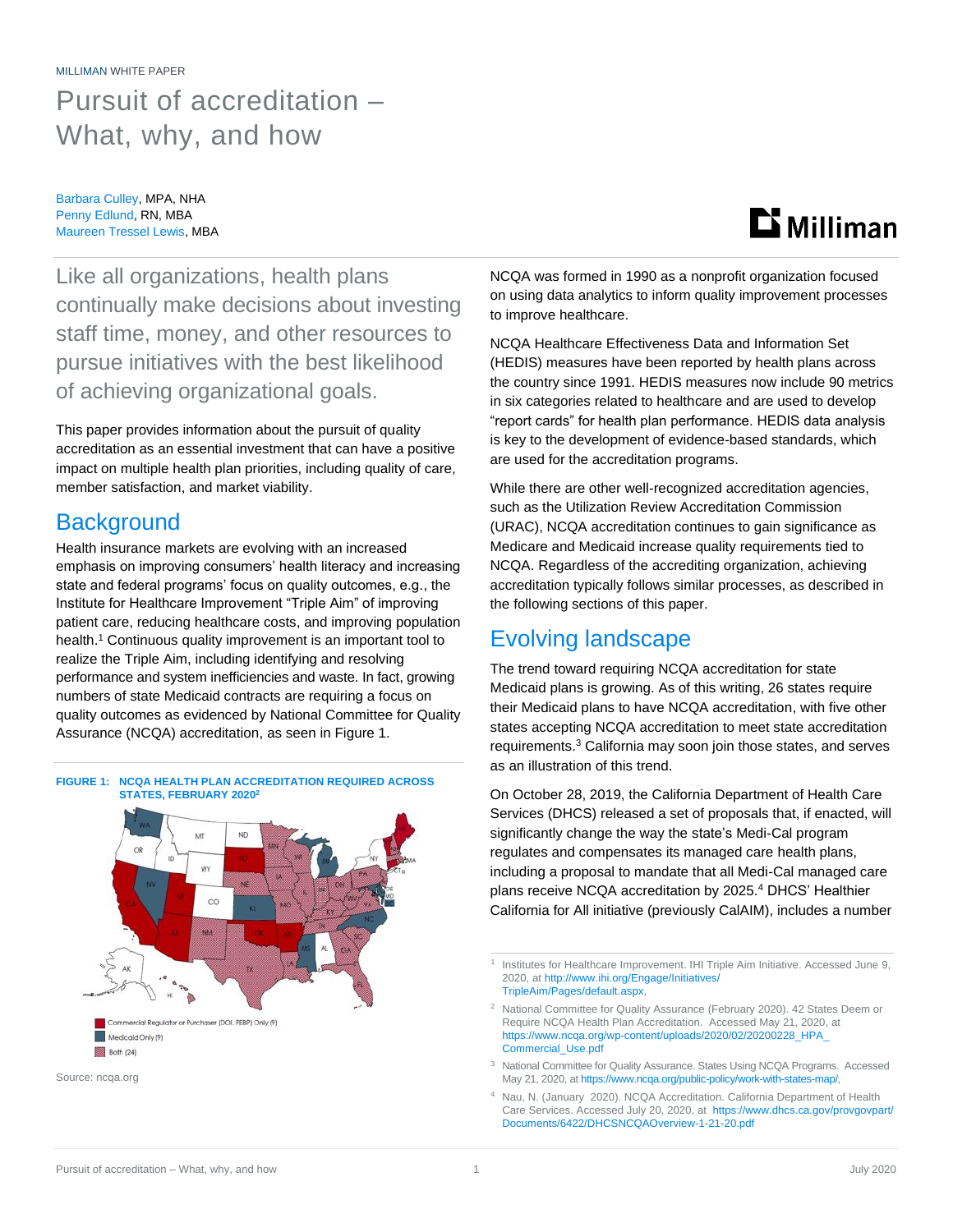of proposals, seeking to 1) better identify and manage member risk, 2) reduce administrative complexity, and 3) improve quality outcomes through payment reform.<sup>5</sup> California continues to evolve its NCQA quality approach. In the January 21, 2020, DHCS NCQA work group meeting, the addition of the NCQA MED module, specifically for Medicaid plans, was discussed as a potential requirement.<sup>6</sup> As of January 2020, 17 of California's 26 Medi-Cal managed care plans had received NCQA accreditation.<sup>7</sup>

### Health plan accreditation

The accreditation process is lengthy. As organizations begin working toward initial accreditation, the timeline typically requires a minimum of nine months from the point of application to NCQA survey. Accreditation can be awarded for either two or three years, based on the survey findings of health plan compliance with NCQA standards. Accreditation status has been distinguished with levels of excellent, commendable, accredited, and provisional. This system of distinction is changing to star ratings aligned with national star standards in September 2020.

#### **COVID IMPACTS TO ACCREDITATION**

The national pandemic has impacted the entire healthcare industry, including how the National Committee for Quality Assurance is addressing new and renewing accreditation.

The NCQA website includes information on the pandemic impacts to date while acknowledging that unknowns and evolving information will continue to be addressed. Of note, NCQA noted there will be no health plan ratings in 2020 due to changes in data reporting.

There are several key factors that support successful initial NCQA accreditation. Plans prepare for accreditation evaluation by pursuing a rigorous preparation process, requiring significant investment of time, staff resources, and funding, as well as commitment and coordination throughout the entire organization.

Preparing for accreditation can be a substantial investment, with several factors contributing to the scale of resource investment needed. Factors may include the size and maturity of the plan, the plan's quality framework (including the quality resources, staff experience, processes, and culture within the organization), leadership's commitment and engagement in developing a quality culture, and buy-in and coordination across functional areas. Regardless of the number of enrolled members, adequate and effective investment is necessary to meet accreditation standards, which will vary based on the organization. As shown in Figure 1, viewing quality as a priority is a growing business imperative across the country.

Consider the following approaches to support the preparation for accreditation.

- **Establish governance:** Organizational leadership's commitment and support of the quality program and accreditation plan is critical to success. Develop a governance structure that ensures accountability and visibility for the project progress against milestones. Establish oversight and authority responsibilities to support removal of barriers, monitor project progress, and provide decisions and direction as essential components in driving quality initiatives forward.
- **Commit resources:** The accreditation process requires significant investment of staff time and funding resources. The appropriate allocation of plan resources is critical to success. The organizational plan must balance the added workload with current responsibilities of all involved staff. Under-resourcing can jeopardize accreditation success, while shifting resources from essential duties can impact business operations and overall plan performance. To avoid the pitfalls of over-committed resources, additional staff and/or external resources may be required to expand the quality team. Without a focused team, the quality work may fall to a lower priority, impeding readiness.
- **Leverage expertise:** When preparing for accreditation, health plan leaders should look to build an experienced and effective team to plan, implement, and manage the process. Some plans may be able to draw from existing resources, while others may require additional staff or consulting services to augment available resources. Explore online resources, training, and assistance, e.g., ncqa.org, to develop internal staff knowledge.
- **Develop a plan:** Successful plans recognize that quality is not the responsibility of the quality department alone. Quality improvement is the responsibility of everyone within the organization, and accreditation preparation requires an organization-wide plan that coordinates and assigns accountability across teams and departments. Include a mock survey in the plan and commit the time and resources to conduct it plan-wide. Begin the accreditation journey by evaluating current readiness across all functional areas and then develop the project plan. Authorize the quality team to work across functional lines to implement the plan, and ensure that the team's authority is broadly communicated across the organization.

<sup>5</sup> California Department of Health Care Services (October 2019). California Advancing & Innovating Medi-Cal (CalAIM) Proposal. Accessed July 20, 2020, at [https://www.dhcs.ca.gov/provgovpart/Documents/CalAIM/CalAIM\\_Proposal\\_102819.pdf](https://www.dhcs.ca.gov/provgovpart/Documents/CalAIM/CalAIM_Proposal_102819.pdf)

<sup>6</sup> California Department of Health Care Services (January 2020). National Committee for Quality Assurance January 21, 2020 Meeting Summary. Accessed July 20, 2020, a[t https://www.dhcs.ca.gov/provgovpart/Documents/6422/NCQA-](https://www.dhcs.ca.gov/provgovpart/Documents/6422/NCQA-Meeting-Summary-012120.pdf)[Meeting-Summary-012120.pdf](https://www.dhcs.ca.gov/provgovpart/Documents/6422/NCQA-Meeting-Summary-012120.pdf)

<sup>7</sup> IBID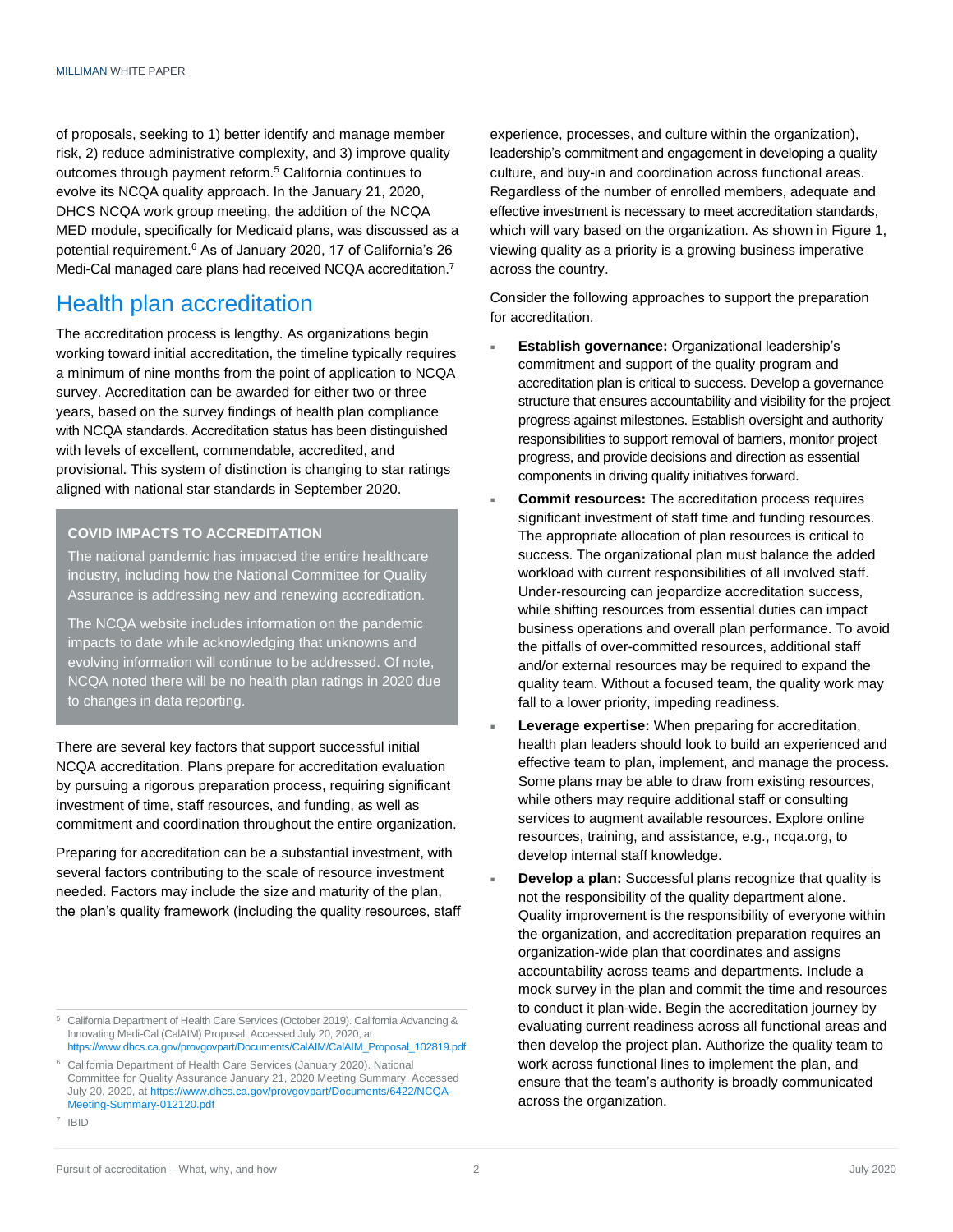- **Create a timeline:** A preparation timeline of two to three years is recommended for initial accreditation, as the plan will need to demonstrate that certain processes have existed for a period of time, often two years. Building the quality culture, quality improvement structure, plan-wide processes, and keeping current with changes to NCQA standards takes time. Successful plans start early and stay on track.
- **Avoid hazards:** Our experience in assisting health plans realize accreditation and/or reaccreditation has highlighted areas where health plans are frequently challenged. Those include leadership engagement and support, organizing and documenting accreditation responses concisely, storyboarding, and managing the onsite visit. Plans may also encounter difficulty in meeting standards for delegation oversight, and serving rural/frontier areas and related provider access issues. Avoid performance blind spots by data mining to identify potential issues, and complete root cause analyses where standards are not met. Plans may have difficulty in interpreting standards and may develop measures that do not align with the intent and therefore do not serve as evidence. Lastly, understand the impact of HEDIS measures on the accreditation score because HEDIS makes up a large portion of the total score.

Each health plan is different and will address accreditation with approaches tailored to its organizational structure, resources, strengths, and status in the quality journey. The key is to start, get organized, and keep moving forward toward accreditation.

### Health plan reaccreditation

Health plans seeking renewal of their accreditation face the challenges of maintaining HEDIS and the Consumer Assessment of Healthcare Providers and Systems (CAHPS) scores and accreditation standing, incorporating new NCQA standards, and meeting any added contract requirements for quality programs, initiatives, and reporting. Plans may also experience the common error of going back to "business as usual", returning their focus to operational business priorities while reducing emphasis on quality processes. To avoid these common mistakes following a successful NCQA accreditation and to optimize a successful renewal process, consider the following:

 **Learn from survey findings:** Use information gained from the survey process to address identified weak performance areas requiring attention to elevate performance and more fully meet NCQA standards. In addition, leverage insight gained from the internal survey preparation process, as there are likely areas that were noted as lacking depth or substance, even if not noted by the accreditation survey team. Use this input as the starting point to develop the road map to reaccreditation.

- **Leverage the quality program:** Successful plans embrace and leverage their quality program to advance the culture, structure, and process of quality improvement throughout the plan. Use the Quality Improvement Committee to monitor, manage, communicate, and improve performance. Plans that leverage their quality program and committees are best positioned to sustain quality improvement initiatives and have an advantage when beginning the NCQA renewal process.
- **Be survey ready:** Successful plans are survey-ready every day. They cultivate an organizational culture of continuous survey-readiness by staying up to date with current NCQA standards and implementing them on an ongoing basis. This can be achieved through effective utilization of existing quality structures, ongoing communication of performance and new standards, and unrelenting organizational attention. Plans must intentionally develop systems to measure, monitor, and correct their performance against standards to maintain desired performance levels. In addition to continuous readiness, the timeline for intensive survey preparation should begin at least one year before the survey date. Leading practice includes mock surveys prior to first accreditation and for each subsequent survey. These mock surveys can be helpful in preparing for the survey and can be useful in providing feedback to internal functional areas and delegated providers.
- **Build quality expertise:** The accreditation process both demands and builds experience and expertise. Continuous knowledge development, both in the quality improvement program and across the plan's functional teams, is key to successful accreditation surveys. In addition to gaining experience through the actual survey process, increasing organizational expertise may be achieved by hiring staff with quality and NCQA survey experience, conducting routine training and communication, using tools and training available through NCQA, and engaging external expertise.

The key to reaccreditation is to maintain the focus on quality improvement and not to let successful achievement of initial accreditation become a reason to delay the next phase of the quality improvement focus.

### Health plan considerations

Pursuit of accreditation is time and resource-consuming in an industry filled with competing priorities. Health plans may question if the return on investment makes sense for their organization. While the investment is significant, the advantages of accreditation to a plan extend beyond reaching a successful survey milestone.

 **Market differentiator:** Accreditation can provide consumers and members with an objective performance assessment of the health plan. This level of transparency and accountability is an expectation for many consumers. Accreditation differentiation may influence consumer and provider choices